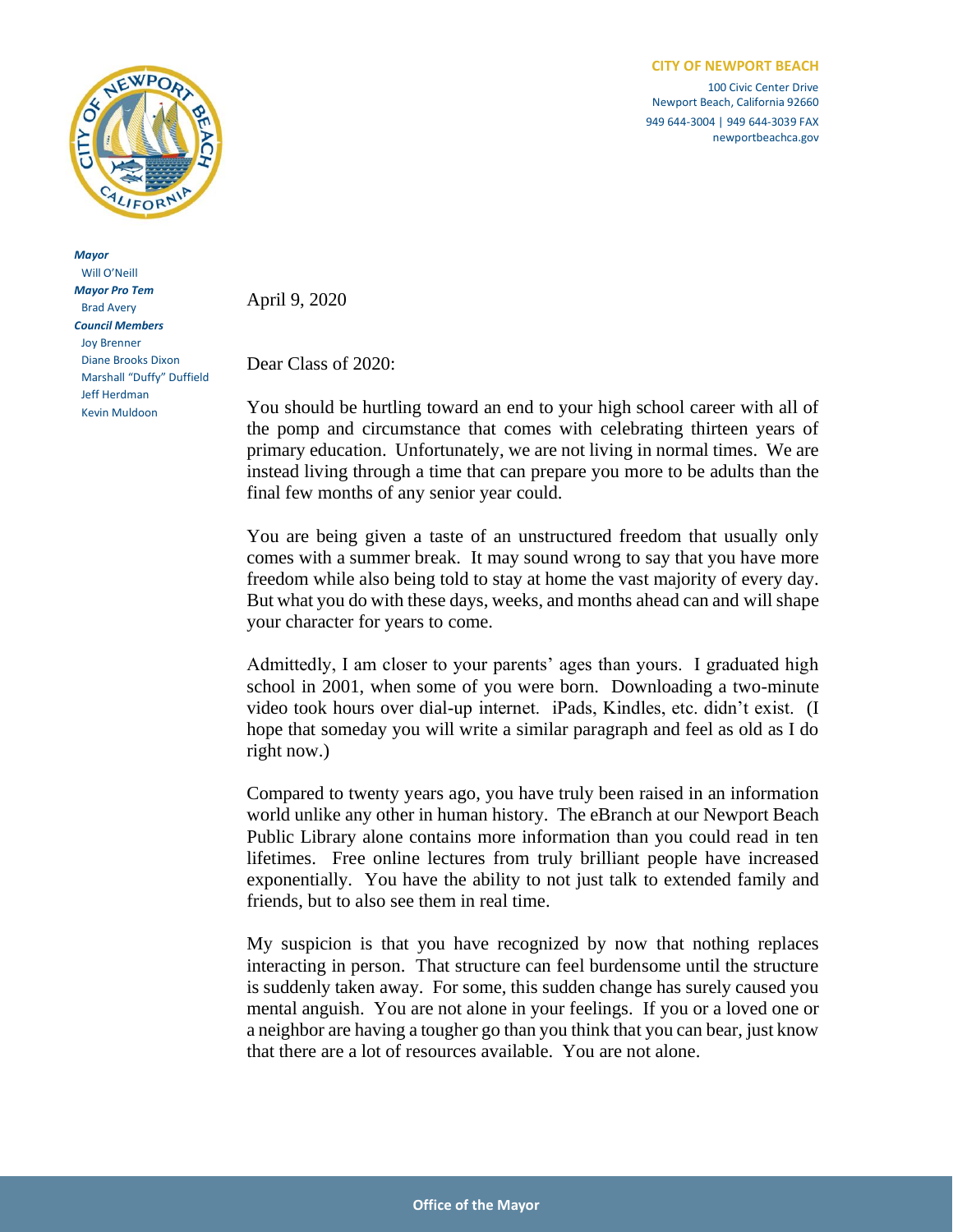To those of you who had extracurricular activities in the spring that have been suddenly cancelled, I understand your frustration. Nothing can replace an unplayed season, a prepared but undelivered speech, or hours of practice with no performance. During what has been a particularly difficult year as Newport Beach Mayor, I have turned occasionally to a century-old quote from former President Teddy Roosevelt, who said: "The poorest lesson that any American can be taught is the lesson of trying to merely have a good time, of trying to shirk what is hard and unpleasant."

That quote can and will apply throughout our lives. Character is rarely refined or advanced in moments of relative ease. So, how will you approach what is hard and unpleasant right now? I have a few broad suggestions.

First, keep yourself and your family safe. You can do that by following orders and guidance from public health experts. You are safer at home and should leave only for essential activities. The State Parks' current guidance recommends that you do the following when you go outside for exercise and mental wellness: (1) stay home if you are sick; (2) stay close to home when you get outdoors. This is not the time for a road trip to a destination park or beach; (3) venture out only with people in your immediate household; (4) walk around the neighborhood and enjoy neighborhood parks; (5) always maintain a physical distance of 6 feet or more when recreating in the outdoors. If you cannot maintain physical distancing, leave the park; and (6) do not congregate in parks.

Second, spend some time learning more about your family. Find out what your parents and grandparents were like when they were your age. By your age, I had only one surviving grandmother and to this day wish that I had spent more time with her.

Third, create your own structure. A famous business consultant named Peter Drucker wrote a book recently where he repeated advice from his piano teacher: "You will never play Mozart the way Arthur Schnabel does, but there is no reason in the world why you should not play your scales the way he does." In other words, you can set yourself up for success right now by developing good practices that you can take forward in life.

Finally, find ways to contribute to your community in positive ways (while observing recommendation number one). My position as Mayor has afforded me a unique position to see and observe so many different ways that people have stepped up in this crisis. Please keep an eye out for ways to help out in your neighborhood and communities.

We at the Newport Beach City Council are thinking of you during this difficult moment. We work well and regularly with the Newport Mesa Unified School District Board of Education. And I am a big fan of your Principal, Sean Boulton. We all signed up for service to our community no matter what comes our way. Someday you will have the same chance to serve